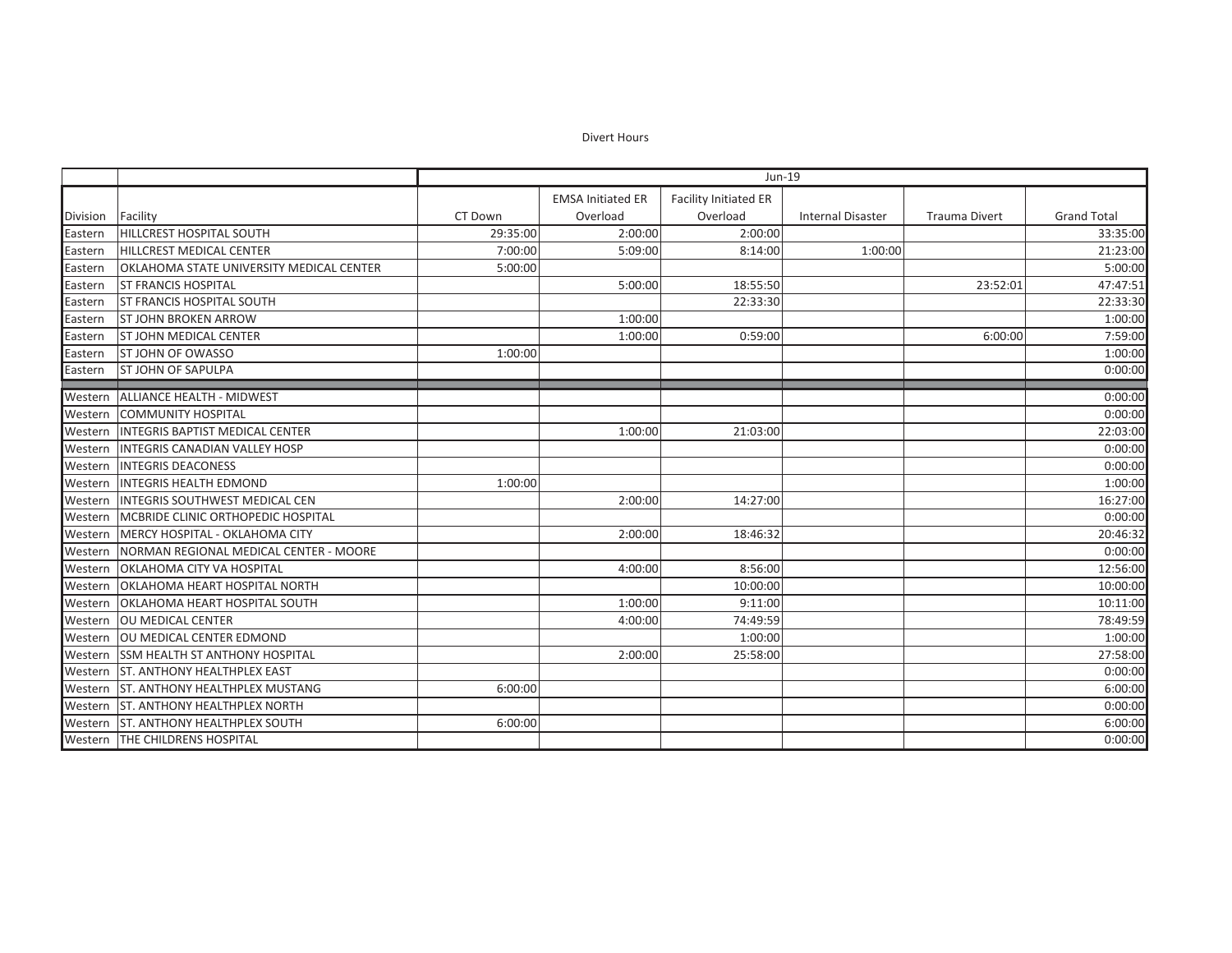|                 |                                          |                | Jun-19         |                     |
|-----------------|------------------------------------------|----------------|----------------|---------------------|
|                 |                                          | Pri. 1 TX      | Pri. 3 TX      |                     |
| Division        | Facility                                 | (RLS)          | (No RLS)       | Total               |
| <b>IEastern</b> | <b>HILLCREST HOSPITAL SOUTH</b>          |                | 3              | 3                   |
| Eastern         | HILLCREST MEDICAL CENTER                 | $\mathbf{1}$   | $\overline{2}$ | $\overline{3}$      |
| Eastern         | OKLAHOMA STATE UNIVERSITY MEDICAL CENTER |                | 10             | 10                  |
| Eastern         | <b>ST FRANCIS HOSPITAL</b>               | $\overline{2}$ | 21             | 23                  |
| Eastern         | ST FRANCIS HOSPITAL SOUTH                |                | 1              | $\mathbf 1$         |
| lEastern        | <b>ST JOHN BROKEN ARROW</b>              |                |                | $\mathsf{O}\xspace$ |
| lEastern        | ST JOHN MEDICAL CENTER                   |                | 1              | $\mathbf 1$         |
| Eastern         | ST JOHN OF OWASSO                        |                |                | $\mathbf 0$         |
| Eastern         | <b>ST JOHN OF SAPULPA</b>                |                |                | $\mathbf 0$         |
|                 |                                          |                |                |                     |
| Western         | <b>ALLIANCE HEALTH - MIDWEST</b>         |                |                | $\mathsf 0$         |
| Western         | <b>COMMUNITY HOSPITAL</b>                |                |                | $\mathsf 0$         |
| Western         | <b>INTEGRIS BAPTIST MEDICAL CENTER</b>   |                | 9              | 9                   |
| Western         | INTEGRIS CANADIAN VALLEY HOSP            |                |                | $\mathsf{O}\xspace$ |
| Western         | <b>INTEGRIS DEACONESS</b>                |                |                | $\mathbf 0$         |
| Western         | <b>INTEGRIS HEALTH EDMOND</b>            |                |                | $\mathsf{O}\xspace$ |
| Western         | INTEGRIS SOUTHWEST MEDICAL CEN           |                | 1              | $\mathbf{1}$        |
| Western         | MCBRIDE CLINIC ORTHOPEDIC HOSPITAL       |                |                | $\mathbf 0$         |
| Western         | MERCY HOSPITAL - OKLAHOMA CITY           |                |                | $\mathsf{O}\xspace$ |
| Western         | NORMAN REGIONAL MEDICAL CENTER - MOORE   |                |                | $\mathbf 0$         |
| Western         | OKLAHOMA CITY VA HOSPITAL                |                |                | $\mathsf{O}\xspace$ |
| Western         | OKLAHOMA HEART HOSPITAL NORTH            |                |                | $\mathsf 0$         |
| Western         | OKLAHOMA HEART HOSPITAL SOUTH            |                | $\mathbf{1}$   | $\mathbf{1}$        |
| Western         | OU MEDICAL CENTER                        | 5              | 12             | 17                  |
| Western         | OU MEDICAL CENTER EDMOND                 |                |                | $\mathbf 0$         |
| Western         | <b>SSM HEALTH ST ANTHONY HOSPITAL</b>    | 1              | 3              | 4                   |
| Western         | <b>ST. ANTHONY HEALTHPLEX EAST</b>       |                |                | $\mathbf 0$         |
| Western         | ST. ANTHONY HEALTHPLEX MUSTANG           |                |                | $\mathbf 0$         |
| Western         | <b>ST. ANTHONY HEALTHPLEX NORTH</b>      |                |                | $\boldsymbol{0}$    |
| Western         | ST. ANTHONY HEALTHPLEX SOUTH             |                |                | $\mathsf{O}\xspace$ |
| Western         | THE CHILDRENS HOSPITAL                   |                |                | 0                   |

RLS = Red Lights and Siren No RLS = No Red Lights and Siren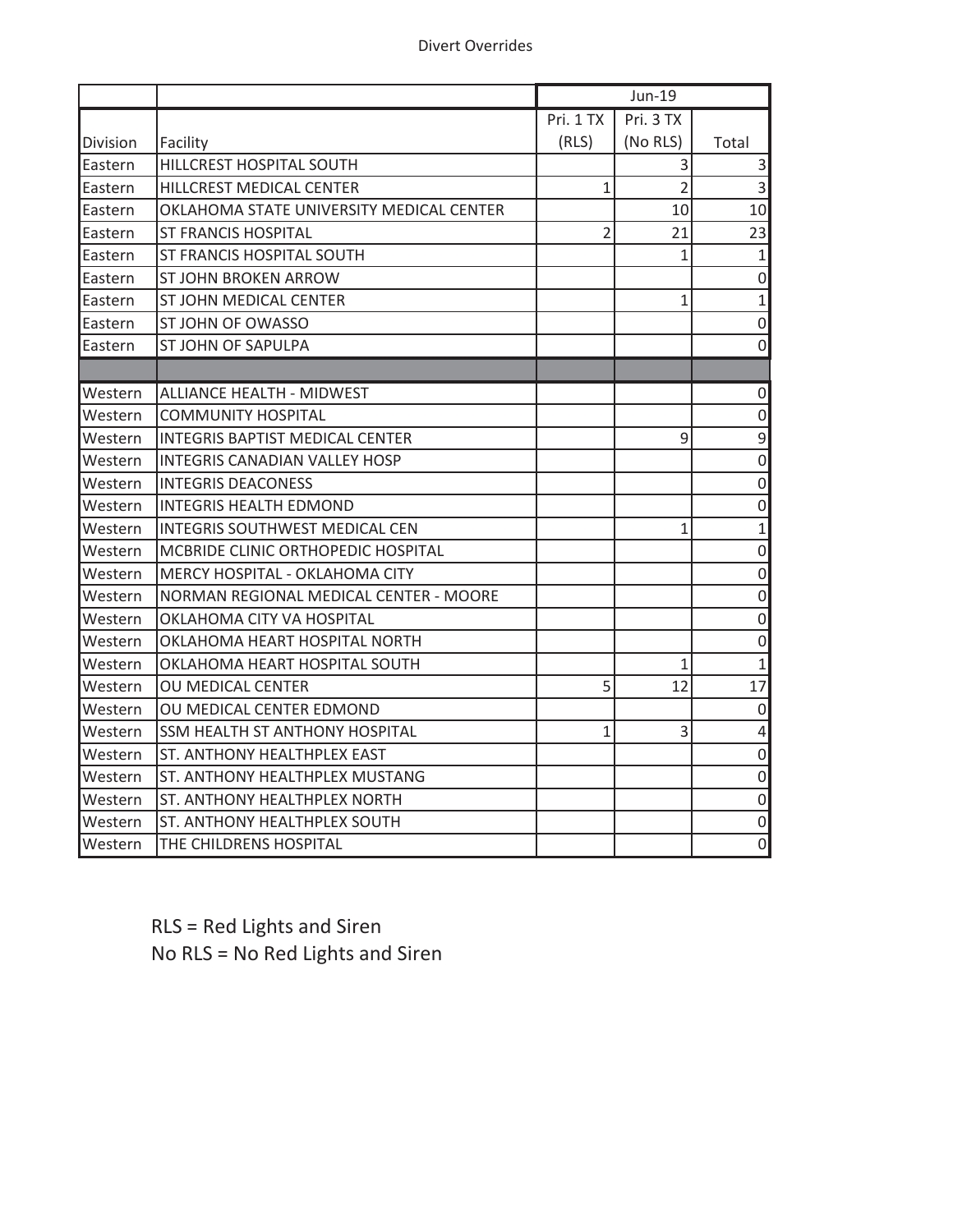## Patients Diverted Report

For the period from 6/1/2019 to 6/30/2019

| Division: Eastern Dispatch                                   |   |
|--------------------------------------------------------------|---|
| Diverting Facility: HILLCREST HOSPITAL SOUTH                 |   |
| Final Destination: HILLCREST MEDICAL CENTER                  | 1 |
| Medic Impression: Pain, 1 patient                            |   |
| Final Destination: ST FRANCIS HOSPITAL                       | 1 |
| Medic Impression: Abdominal Pain, 1 patient                  |   |
| Total Diverts By: HILLCREST HOSPITAL SOUTH 2                 |   |
| Diverting Facility: HILLCREST MEDICAL CENTER                 |   |
| Final Destination: ST JOHN MEDICAL CENTER                    | 1 |
| Medic Impression: Pain, 1 patient                            |   |
| Total Diverts By: HILLCREST MEDICAL CENTER 1                 |   |
| Diverting Facility: OKLAHOMA STATE UNIVERSITY MEDICAL CENTER |   |
| Final Destination: HILLCREST MEDICAL CENTER                  | 1 |
| Medic Impression: Cardiac Arrest, 1 patient                  |   |
| Final Destination: ST FRANCIS HOSPITAL                       | 1 |
| Medic Impression: Seizures, 1 patient                        |   |
| Final Destination: ST JOHN MEDICAL CENTER                    | 1 |
| Medic Impression: Alcohol Abuse, 1 patient                   |   |
| Total Diverts By: OKLAHOMA STATE UNIVERSITY MEDICAL CENTER 3 |   |
| Diverting Facility: ST FRANCIS HOSPITAL                      |   |
| Final Destination: HILLCREST MEDICAL CENTER                  | 1 |
| Medic Impression: Abdominal Pain, 1 patient                  |   |
| Final Destination: ST FRANCIS HOSPITAL SOUTH                 | 4 |
| Medic Impression: Alcohol Abuse, 1 patient                   |   |
| Medic Impression: Nausea/Vomiting, 1 patient                 |   |
| Medic Impression: Pain, 1 patient                            |   |
| Medic Impression: Syncope, 1 patient                         |   |
| Final Destination: ST JOHN MEDICAL CENTER                    | 3 |
| Medic Impression: Altered Mental Status, 1 patient           |   |
| Medic Impression: Swelling Of Limb, 1 patient                |   |
| Medic Impression: Trauma, 1 patient                          |   |
| Total Diverts By: ST FRANCIS HOSPITAL 8                      |   |
| Diverting Facility: ST JOHN BROKEN ARROW                     |   |
| Final Destination: ST JOHN MEDICAL CENTER                    | 1 |
| Medic Impression: Respiratory Abnormality, 1 patient         |   |
| Total Diverts By: ST JOHN BROKEN ARROW 1                     |   |
| Diverting Facility: ST JOHN SAPULPA                          |   |
| Final Destination: ST JOHN MEDICAL CENTER                    | 1 |
| Medic Impression: Abdominal Pain, 1 patient                  |   |
| Tatal Discorts Dr., OT JOUN CADULDA                          |   |

**Total Diverts By: ST JOHN SAPULPA 1**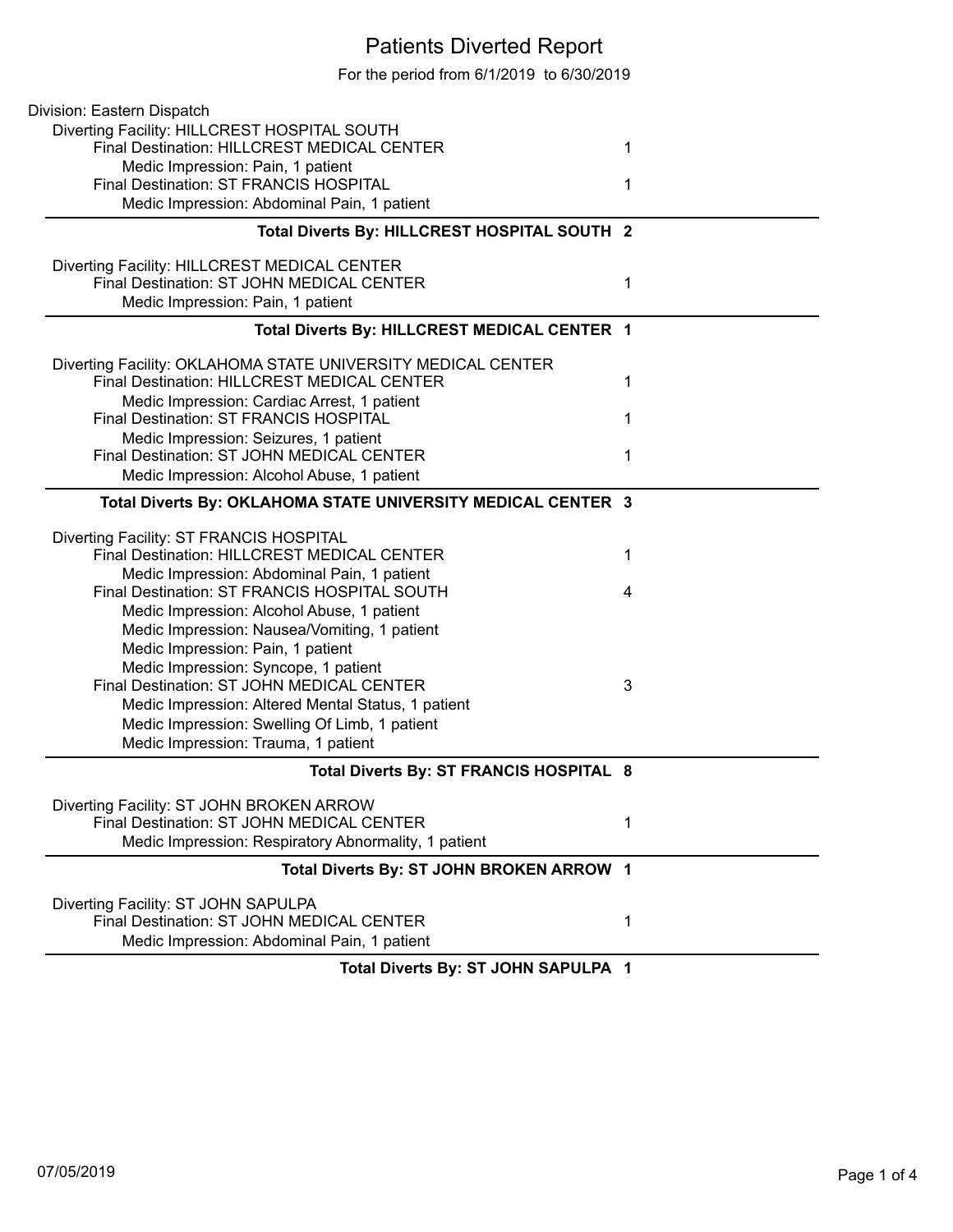| Division: Western Dispatch                                                                          |   |
|-----------------------------------------------------------------------------------------------------|---|
| Diverting Facility: INTEGRIS BAPTIST MEDICAL CENTER<br><b>Final Destination: INTEGRIS DEACONESS</b> | 3 |
| Medic Impression: Bacterial Infection, 1 patient                                                    |   |
| Medic Impression: Nausea/Vomiting, 1 patient                                                        |   |
| Medic Impression: Pain, 1 patient                                                                   |   |
| Final Destination: MERCY HOSPITAL - OKLAHOMA CITY                                                   | 1 |
| Medic Impression: Trauma, 1 patient                                                                 |   |
| Final Destination: OU MEDICAL CENTER                                                                | 2 |
| Medic Impression: Abdominal Pain, 1 patient                                                         |   |
| Medic Impression: Cardiac Arrest, 1 patient<br>Final Destination: SSM HEALTH ST ANTHONY HOSPITAL    |   |
|                                                                                                     | 1 |
| Medic Impression: Abdominal Pain, 1 patient<br>Final Destination: THE CHILDRENS HOSPITAL            | 1 |
| Medic Impression: Altered Mental Status, 1 patient                                                  |   |
|                                                                                                     |   |
| Total Diverts By: INTEGRIS BAPTIST MEDICAL CENTER 8                                                 |   |
| Diverting Facility: INTEGRIS CANADIAN VALLEY HOSP                                                   |   |
| Final Destination: INTEGRIS BAPTIST MEDICAL CENTER                                                  | 1 |
| Medic Impression: Pain, 1 patient                                                                   |   |
| Final Destination: OKLAHOMA HEART HOSPITAL SOUTH                                                    | 1 |
| Medic Impression: Hypertension, 1 patient                                                           |   |
| Total Diverts By: INTEGRIS CANADIAN VALLEY HOSP 2                                                   |   |
| Diverting Facility: INTEGRIS COMM HOSPITAL-DEL CITY                                                 |   |
| Final Destination: INTEGRIS BAPTIST MEDICAL CENTER                                                  | 1 |
| Medic Impression: Status Post, 1 patient                                                            |   |
| Total Diverts By: INTEGRIS COMM HOSPITAL-DEL CITY 1                                                 |   |
|                                                                                                     |   |
| Diverting Facility: INTEGRIS DEACONESS<br>Final Destination: INTEGRIS BAPTIST MEDICAL CENTER        |   |
|                                                                                                     | 1 |
| Medic Impression: Altered Mental Status, 1 patient                                                  |   |
| Total Diverts By: INTEGRIS DEACONESS 1                                                              |   |
| Diverting Facility: INTEGRIS SOUTHWEST MEDICAL CEN                                                  |   |
| Final Destination: INTEGRIS BAPTIST MEDICAL CENTER                                                  | 2 |
| Medic Impression: Diabetes Mellitus Uncontrolled, 1 patient                                         |   |
| Medic Impression: Nausea/Vomiting, 1 patient                                                        |   |
| Final Destination: OKLAHOMA HEART HOSPITAL SOUTH                                                    | 1 |
| Medic Impression: Syncope, 1 patient                                                                |   |
| Final Destination: SSM HEALTH ST ANTHONY HOSPITAL                                                   | 1 |
| Medic Impression: Pain, 1 patient                                                                   |   |
| Total Diverts By: INTEGRIS SOUTHWEST MEDICAL CEN 4                                                  |   |
| Diverting Facility: MERCY HOSPITAL - OKLAHOMA CITY                                                  |   |
| Final Destination: OKLAHOMA HEART HOSPITAL NORTH                                                    | 1 |
| Medic Impression: Respiratory Abnormality, 1 patient                                                |   |
| Final Destination: SSM HEALTH ST ANTHONY HOSPITAL                                                   | 1 |
| Medic Impression: Pain, 1 patient                                                                   |   |
| Total Diverts By: MERCY HOSPITAL - OKLAHOMA CITY 2                                                  |   |
| Diverting Facility: NORMAN REGIONAL HOSPITAL                                                        |   |
| Final Destination: OKLAHOMA HEART HOSPITAL SOUTH                                                    | 1 |
| Medic Impression: ACS, 1 patient                                                                    |   |
|                                                                                                     |   |
| Total Diverts By: NORMAN REGIONAL HOSPITAL 1                                                        |   |

Diverting Facility: NORMAN REGIONAL MOORE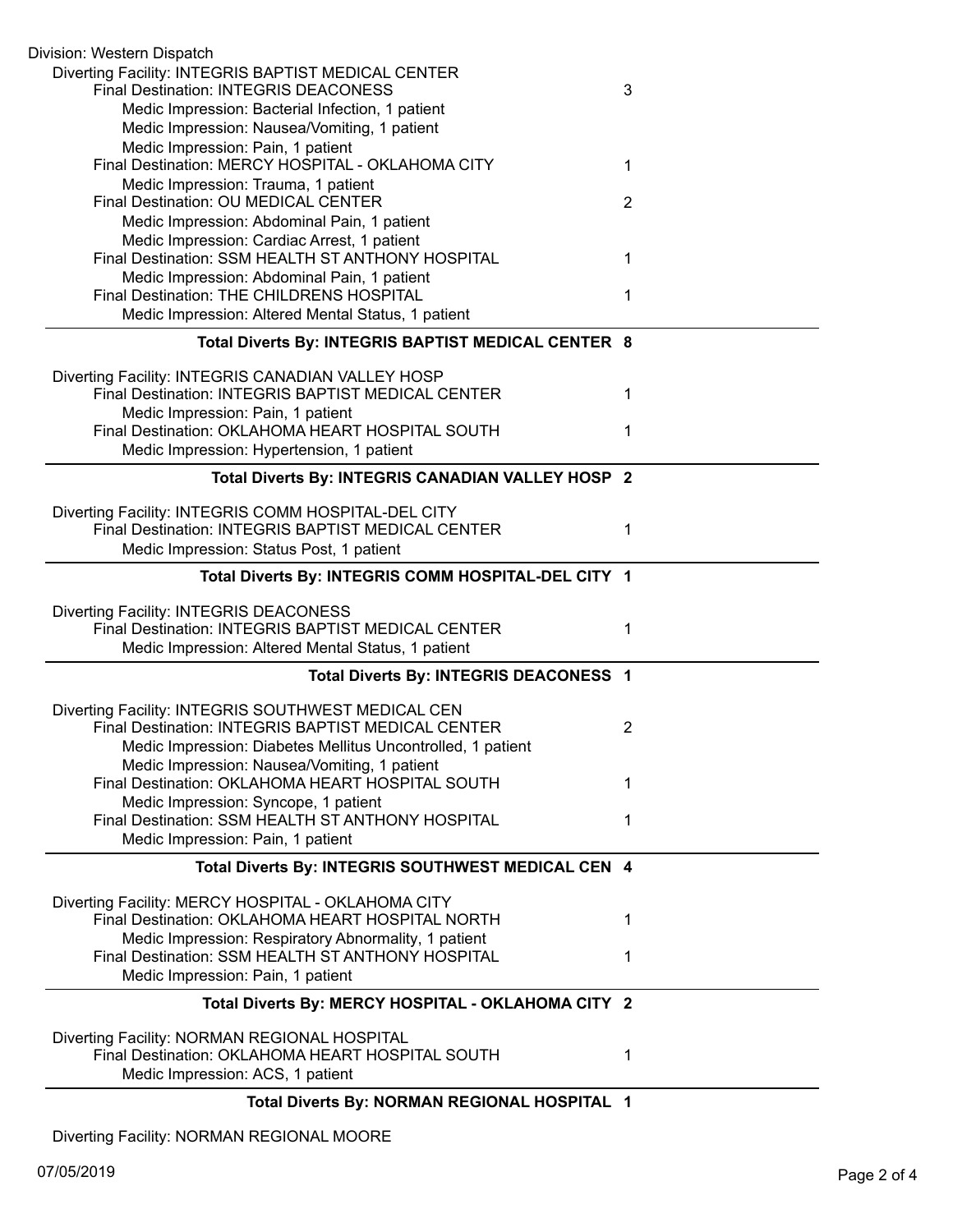| Final Destination: NORMAN REGIONAL HEALTHPLEX<br>Medic Impression: Respiratory Abnormality, 1 patient<br>Final Destination: NORMAN REGIONAL HOSPITAL                     | 1<br>1         |
|--------------------------------------------------------------------------------------------------------------------------------------------------------------------------|----------------|
| Medic Impression: Trauma, 1 patient                                                                                                                                      |                |
| Total Diverts By: NORMAN REGIONAL MOORE 2                                                                                                                                |                |
| Diverting Facility: OKLAHOMA CITY VA HOSPITAL<br>Final Destination: INTEGRIS BAPTIST MEDICAL CENTER<br>Medic Impression: CVA/TIA, 1 patient                              | 1              |
| Final Destination: INTEGRIS CANADIAN VALLEY HOSP                                                                                                                         | 1              |
| Medic Impression: Respiratory Abnormality, 1 patient<br>Final Destination: MERCY HOSPITAL - OKLAHOMA CITY                                                                | 1              |
| Medic Impression: Altered Mental Status, 1 patient<br>Final Destination: OU MEDICAL CENTER<br>Medic Impression: Pain, 1 patient                                          | 1              |
| Final Destination: SSM HEALTH ST ANTHONY HOSPITAL                                                                                                                        | 1              |
| Medic Impression: Syncope, 1 patient                                                                                                                                     |                |
| Total Diverts By: OKLAHOMA CITY VA HOSPITAL 5                                                                                                                            |                |
| Diverting Facility: OKLAHOMA HEART HOSPITAL NORTH<br>Final Destination: MERCY HOSPITAL - OKLAHOMA CITY<br>Medic Impression: Dizziness, 1 patient                         | $\overline{2}$ |
| Medic Impression: Trauma, 1 patient<br>Final Destination: OU MEDICAL CENTER<br>Medic Impression: Cardiac Arrest, 1 patient                                               | 1              |
| Total Diverts By: OKLAHOMA HEART HOSPITAL NORTH 3                                                                                                                        |                |
| Diverting Facility: OKLAHOMA HEART HOSPITAL SOUTH<br>Final Destination: INTEGRIS SOUTHWEST MEDICAL CEN                                                                   | 1              |
| Medic Impression: Altered Mental Status, 1 patient<br>Final Destination: OKLAHOMA HEART HOSPITAL NORTH<br>Medic Impression: Dizziness, 1 patient                         | 1              |
| Total Diverts By: OKLAHOMA HEART HOSPITAL SOUTH 2                                                                                                                        |                |
| Diverting Facility: OU MEDICAL CENTER                                                                                                                                    |                |
| Final Destination: ALLIANCE HEALTH - MIDWEST<br>Medic Impression: Respiratory Abnormality, 1 patient                                                                     | 1              |
| Final Destination: INTEGRIS BAPTIST MEDICAL CENTER<br>Medic Impression: Abdominal Pain, 1 patient                                                                        | 1              |
| Final Destination: INTEGRIS SOUTHWEST MEDICAL CEN<br>Medic Impression: OB-GYN Problems, 1 patient                                                                        | 1              |
| Final Destination: OU MEDICAL CENTER EDMOND<br>Medic Impression: Seizures, 1 patient                                                                                     | $\overline{2}$ |
| Medic Impression: Swelling Of Limb, 1 patient<br>Final Destination: SSM HEALTH ST ANTHONY HOSPITAL                                                                       | 10             |
| Medic Impression: Altered Mental Status, 1 patient<br>Medic Impression: Chest Pain Non-Cardiac, 1 patient<br>Medic Impression: Diabetes Mellitus Uncontrolled, 1 patient |                |
| Medic Impression: Dizziness, 1 patient                                                                                                                                   |                |
| Medic Impression: Respiratory Abnormality, 5 patients                                                                                                                    |                |
| Medic Impression: Wound, Disruption, 1 patient                                                                                                                           |                |
| Total Diverts By: OU MEDICAL CENTER 15                                                                                                                                   |                |
| Diverting Facility: SSM HEALTH ST ANTHONY HOSPITAL<br>Final Destination: INTEGRIS BAPTIST MEDICAL CENTER                                                                 | 1              |
| Medic Impression: Mental Health/Psychatric Illness, 1 patient<br>Final Destination: INTEGRIS SOUTHWEST MEDICAL CEN<br>Medic Impression: ACS, 1 patient                   | 1              |